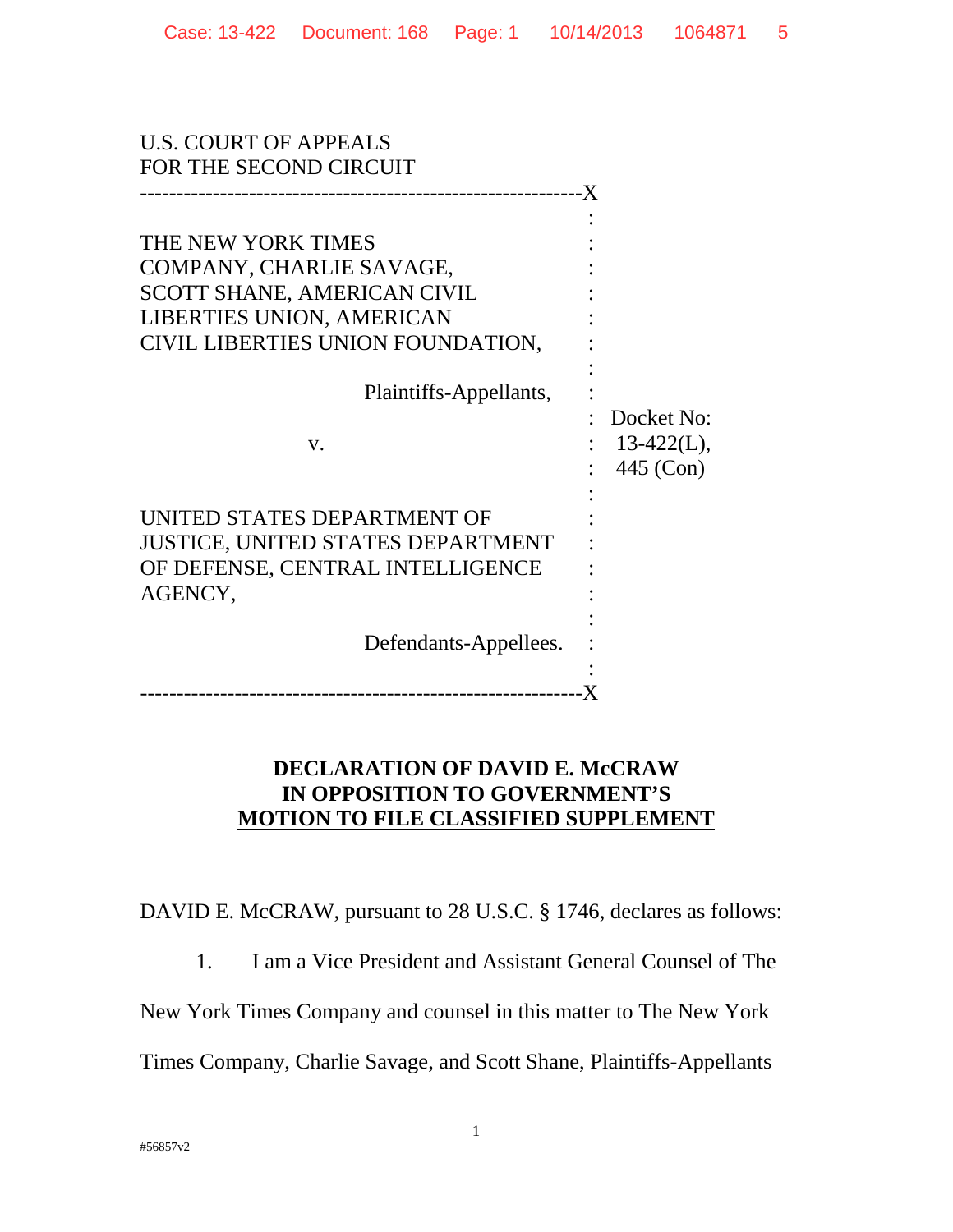(jointly, "The Times"). I have personal knowledge of the facts contained herein and would be competent to testify thereto, and I make this declaration in opposition to the Government's motion to supplement its oral argument with a sealed supplemental filing.

2. On October 1, 2013 a panel of this Court heard argument in this case.

3. On October 10, 2013, the Government filed a motion with this Court seeking leave to "file *ex parte* and *in camera* [a] classified supplemental submission" that provides "an additional answer to a question posed during oral argument that could not be adequately and completely answered in a public setting." (Declaration of Sharon Swingle, dated October 10, 2013 ("Swingle Dec."),  $\P_6$ .)<sup>1</sup>

 $\overline{a}$ 

<sup>1</sup> On the same day, the Government submitted a post-argument letter as requested by the Court to (a) clarify a single sentence written on page 47 of the Government's brief on appeal and (b) distinguish the instant matter from the D.C. Circuit's case *ACLU v. CIA*, 710 F.3d 422 (2013). That submission is not at issue here.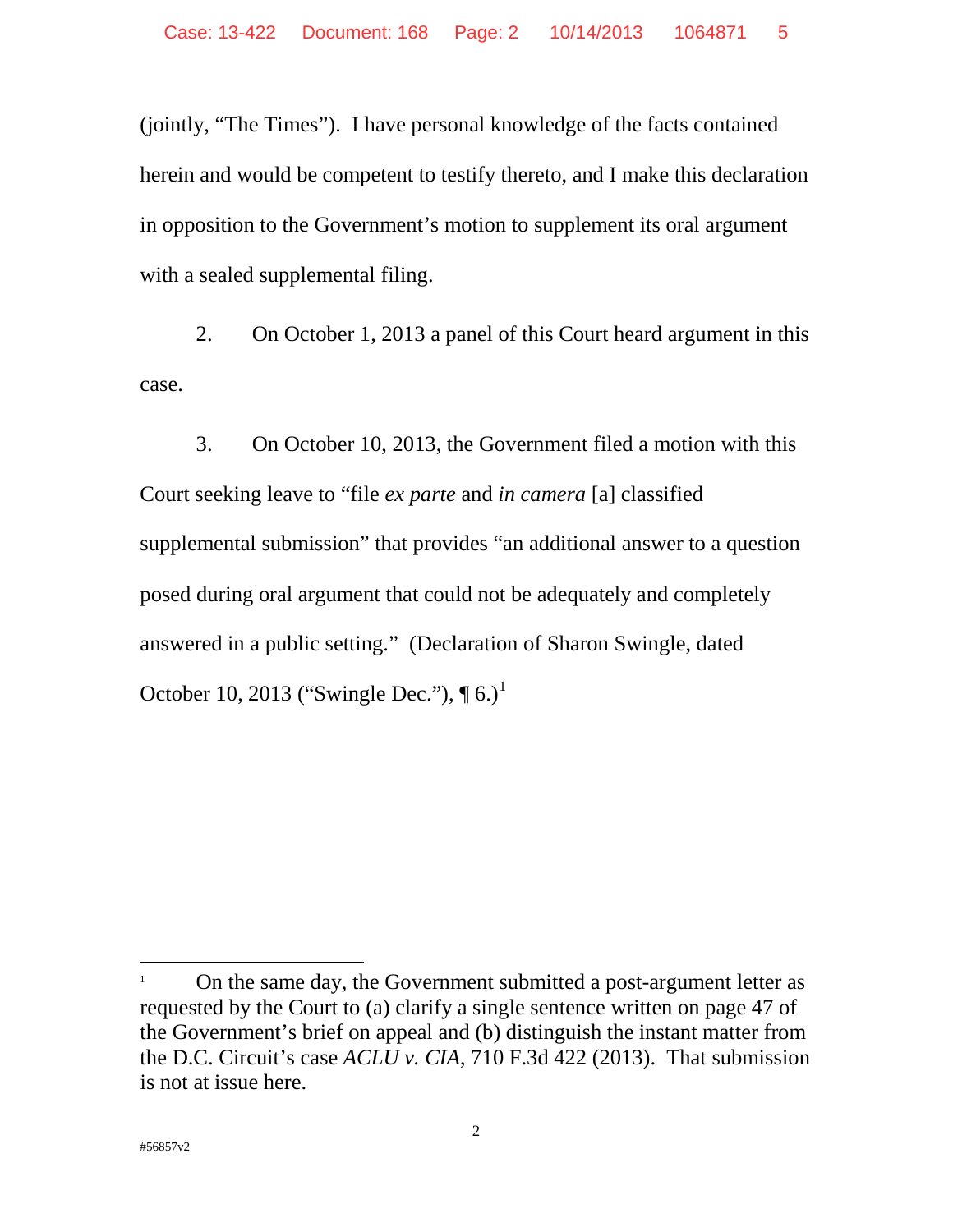4. The Government's motion does not at any point include information about the nature of the "additional answer" that the Government is providing to the Court or the question to which it is addressed. $2$  The Court did not request such a supplemental answer, and there is no basis for a party to unilaterally provide itself with a further opportunity to extend argument – especially in secret – after the conclusion of oral argument.

5. Additionally, the Government has failed to explain why the answer cannot be provided on the public record. *Cf. Phillippi v. CIA,* 546 F.2d 1009, 1013 (D.C. Cir. 1976) (instructing district courts "to create as complete a public record as possible" before electing to examine affidavits *in camera,* in order to obtain "the benefit of criticism and illumination" that is gained through participation by the opposing party's counsel) (citation omitted)); *Wilner v. Nat'l Sec. Agency*, 592 F.3d 60, 68 (2d Cir. 2009) ("The court should attempt to create as complete a public record as is possible" (quotation marks omitted)).

6. In any event, the motion for sealing does not comport with the constitutional standards set forth in *Press-Enterprise Co. v. Superior Court* 

<sup>2</sup> The Government's motion also seeks the sealing of a second answer, one clarifying a citation in a classified declaration already in the record. (*See* Swindle Dec. ¶ 6.) The Times does not oppose the sealing of that answer in response to a question from the Court.

 $\overline{a}$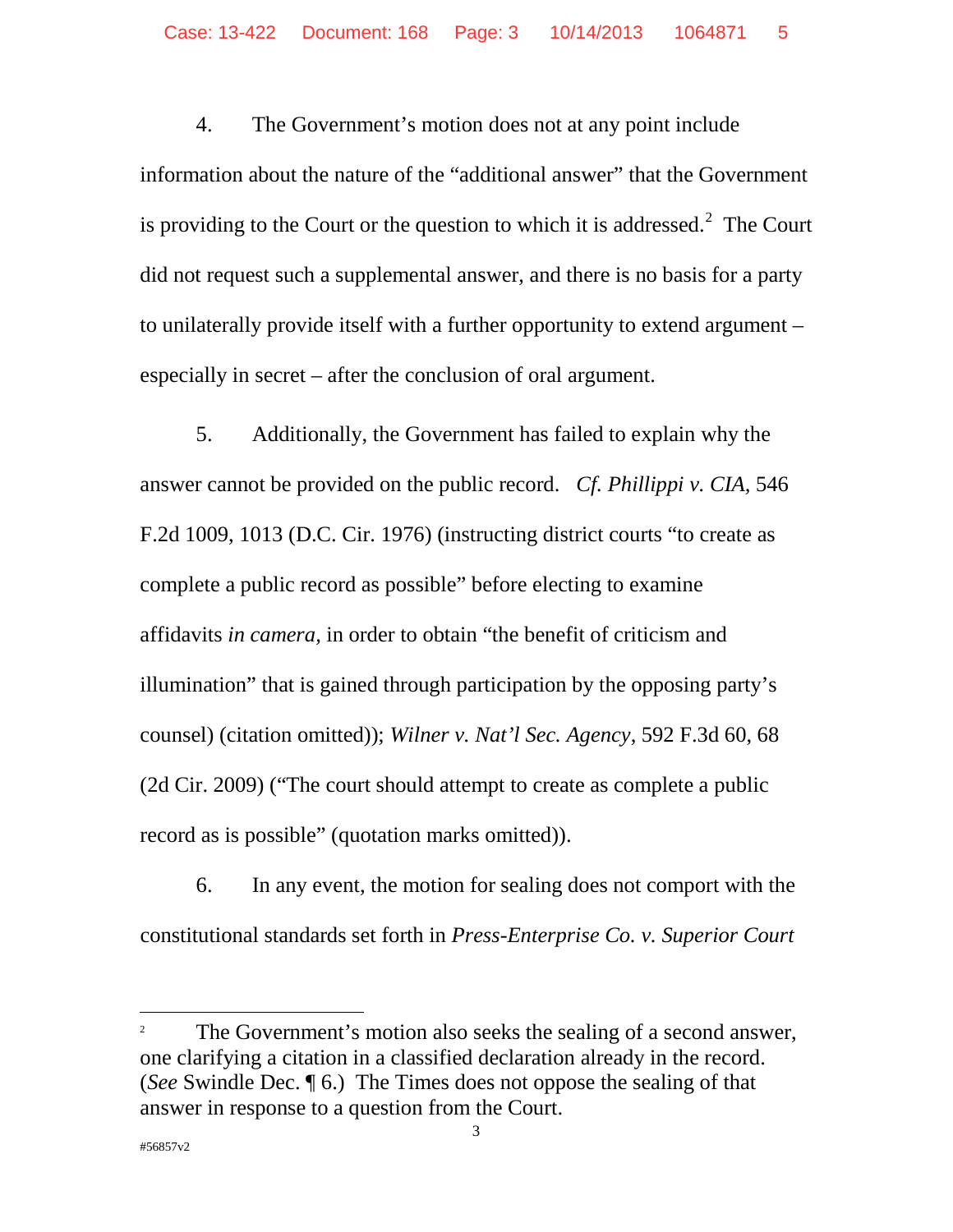*of California*, 478 U.S. 1 (1986), protecting the public's right to access judicial documents.

7. The public enjoys a qualified First Amendment right of access to judicial documents. *See Press-Enterprise*, 478 U.S. at 8-9 (setting standard for invocation of First Amendment right); *see also Lugosch v. Pyramid Co. of Onondaga*, 435 F.3d 110, 119-20 (2d Cir. 2006) (common law and constitutional rights of access to judicial documents apply in civil case). The constitutional right attached to documents that "have historically been open to the press and general public" when "public access plays a significant positive role." *Press-Enterprise*, 478 U.S. at 8; *Lugosch*, 435 F.3d at 120.

8. Under *Press-Enterprise*, the presumption of openness can be overcome only if a court finds that sealing is "necessary to preserve higher values and only if the sealing order is narrowly tailored to achieve that aim." *Lugosch*, 435 F.3d at 124. Further, a court must make "specific, on the record findings" to support its decision to close the courtroom or seal documents. *Press-Enterprise*, 478 U.S. at 13-14; *Lugosch*, 435 F.3d at 124.

9. Accordingly, should the Court decide to allow sealing here, it should review *in camera* the classified supplemental answer to determine whether, through more-tailored redaction, parts of it must be made public pursuant to *Press-Enterprise*.

4